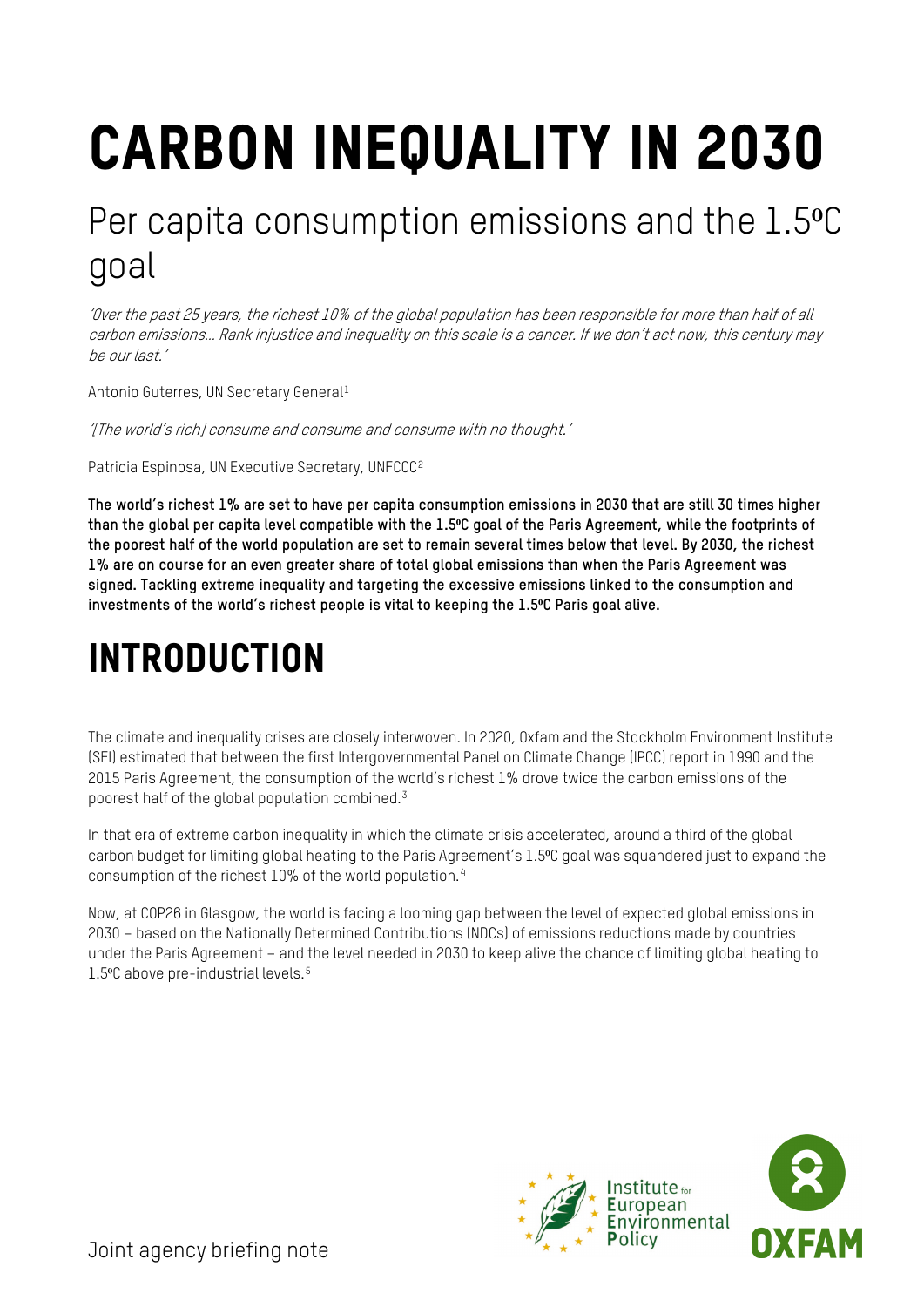In this new briefing commissioned by Oxfam based on analysis by the Institute for European Environmental Policy (IEEP) and SEI, we provide estimates of the impact of the NDCs on the per capita consumption emissions of different global income groups in 2030 – revealing the stark inequality between the people whose carbon footprints are set to be compatible with the 1.5°C Paris goal, and those whose are not. We estimate that:

- People in the richest 1% of the global population are set to have per capita consumption emissions footprints in 2030 that are still 25% higher than in 1990, 16 times higher than the global average, and 30 times higher than the global per capita level compatible with the 1.5<sup>o</sup>C goal, while the footprints of the poorest half of the global population are set to remain well below the 1.5°C-compatible level.
- The share of total global emissions associated with the consumption of the richest 1% is set to continue to grow, from 13% in 1990, to 15% in 2015 and 16% in 2030.
- In 2015–30, the global 'middle classes'<sup>[8](#page-9-5)</sup> are on course for per capita emissions cuts that are closest to (though still far from) the global 1.5⁰C-compatible per capita level – which, given this global income group saw the fastest emissions growth rates in 1990–2015, is a sign of the so-called 'Paris effect'[9](#page-9-6) in transforming the course of emissions trends.
- The geography of global carbon inequality is set to change, with an increasing share of the emissions of the world's richest 1% linked to citizens in middleincome countries.
- At national level in each of the major emitting countries, the richest 10% of citizens are set to have per capita emissions in 2030 that are substantially higher than the global average per capita level compatible with the 1.5°C goal.

Carbon inequality is extreme, both globally and within most countries. If the 1.5°C goal is to be kept alive, then carbon emissions must be cut far faster than currently proposed. But critically, these efforts must go hand-in-hand with measures to cut

#### **Per capita consumption emissions**

Consumption-based accounting allocates emissions to the country of final consumption of the goods and services for which the emissions were produced. Per capita consumption emissions reflect an individual's share of the total national consumption emissions of their country, including the emissions linked to their household consumption, capital investments and use of government services.

The 2030 per capita emissions level consistent with the 1.5°C goal reflects the total global emissions in 2030 compatible with a global emissions pathway that can limit global heating to 1.5 °C divided by the projected global population in 2030.<sup>[6](#page-9-11)</sup> In this sense, it is an alternative way of looking at the total global 'emissions gap', such as that presented in UNEP's Emissions Gap Report.[7](#page-9-12) See also Box 2 on 'fair shares' and the 1.5°C goal.

pervasive inequality and ensure that the world's richest citizens – wherever they live – lead the way. Four of our key findings are further explored below.

#### **Box 1: Methodology for deriving 2030 consumption emissions estimates**

Our method for deriving a global distribution of per capita consumption emissions by income groups is set out in our work last year, <sup>[10](#page-9-7)</sup> and similar to recent work by Chancel.<sup>[11](#page-9-8)</sup>

To estimate per capita consumption emissions in 2030, we used national territorial emissions estimates based on unconditional NDCs and other national policies from Climate Action Tracker (CAT).[12](#page-9-9) We converted CO2e into CO2 based on the 2018 ratio for each country. We converted territorial into consumption emissions estimates (assuming no change in overall trade patterns) by adjusting countries' net imported emissions by the global average emissions reductions for 2015–30, and net exported emissions by their national emissions reduction in their NDCs.

We allocated these national consumption emissions estimates in 2030 to individuals within each country, based on the same method as previously, and assuming a change in national income distributions consistent with SSP2 (per Rao, et al. 2019), which are minimal through 2030, before sorting into a single global distribution by income. We scaled to 2030 income and population levels and gap-filled for countries without 2030 CAT estimates using the RCP1.9 scenario from our previous work modified by SSP2. More detail on the method, sensitivities and limitations is available at the SEI website.[13](#page-9-10)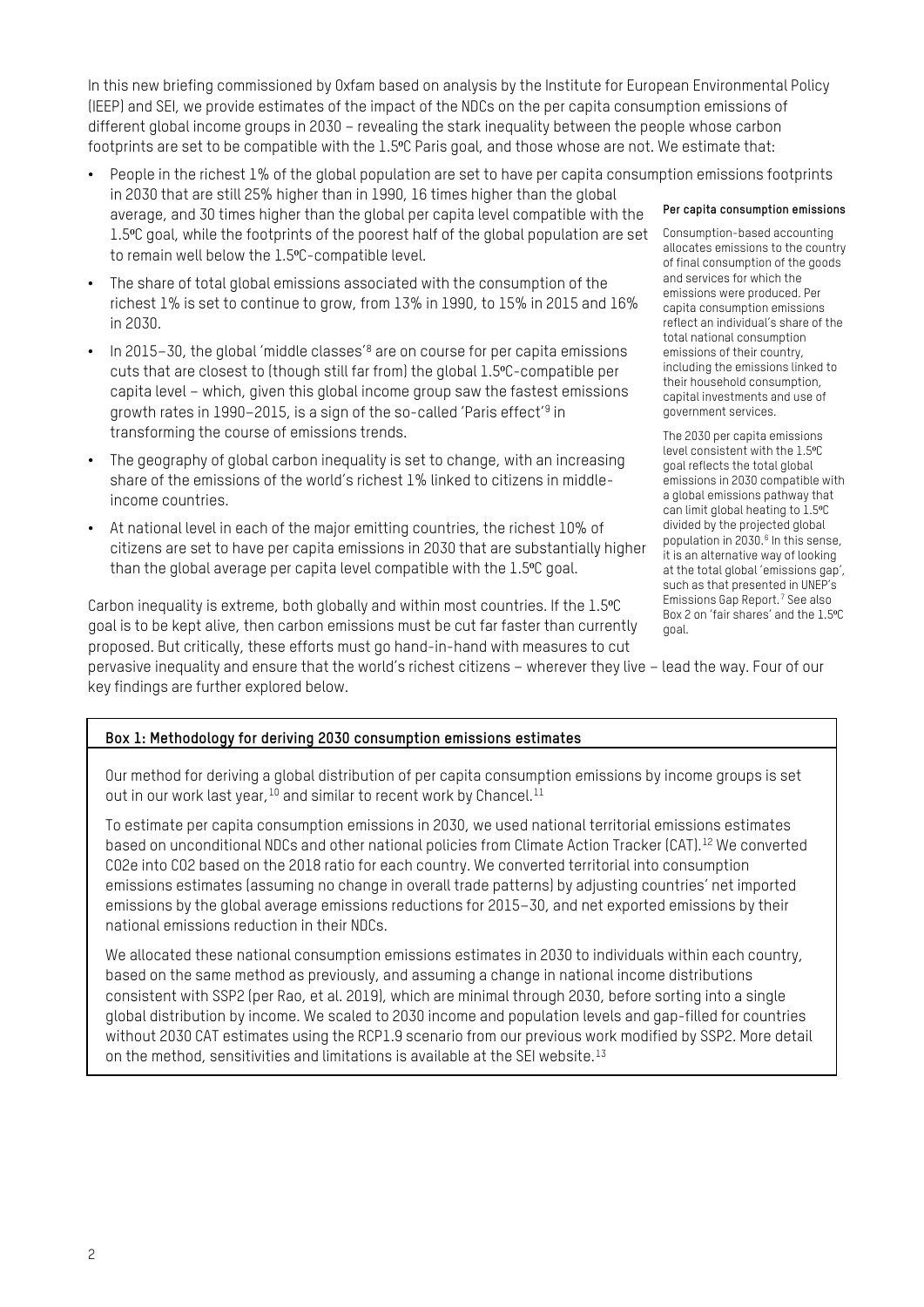# ANALYSIS

#### 1. In 2030, the emissions of the richest 1% are set to be 30 times the 1.5**⁰**C-compatible per capita level, while the emissions of the poorest 50% are set to remain well beneath it

The current NDCs[14](#page-9-13) will result in only marginal cuts in total global emissions, leaving a total emissions gap between expected emissions in 2030 and the level needed compatible with limiting global heating to 1.5<sup>o</sup>C of at least 17Gt CO2.[15](#page-9-14) On a per capita basis – based on the projected global population in 2030 – this translates into a gap of approximately 2.2t CO2/capita. <sup>[16](#page-9-15)</sup> But behind this global average lies stark inequality between the expected per capita consumption emissions in 2030 of richer and poorer people around the world.

Based on the NDCs and other national policies, we estimate that by 2030, the richest 1% of the world population (c.80 million people) will have emissions footprints that are still 25% higher than in 1990, 16 times above the global per capita average in 2030, and some 30 times higher than the global 1.5<sup>o</sup>C-compatible per capita level. The footprint of the richest 10% (c.800 million people) is set to be nine times the 1.5<sup>o</sup>C per capita level, and of the middle 40% (c.3.2 billion people) to be around twice that level. By contrast, the average footprint of the poorest half of the world population (c.4 billion people) is set to remain substantially below that level (see **Figure 1**).

#### **Figure 1: Per capita consumption emissions of global income groups 1990–2030 and the 2030 1.5**⁰**Ccompatible global per capita goal**



Source: IEEP and SEI analysis. Annual income in 2030 (\$2011PPP) of richest 1%: >\$172k; richest 10%: >\$55k; middle 40%: \$9.8k; poorest 50%: <\$9.8k. Total population in 2030: c.7.9 billion.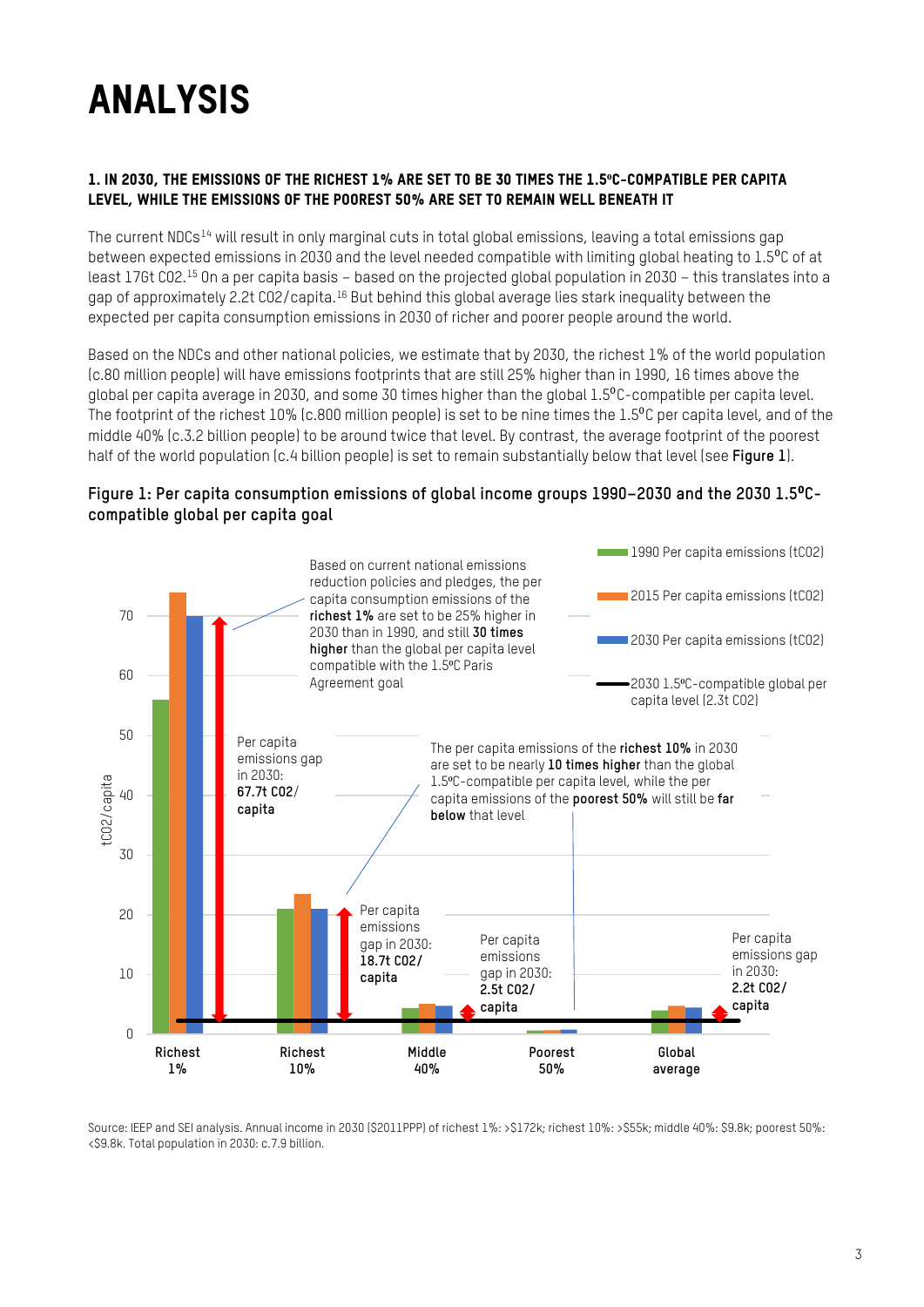In absolute terms, we find that despite the small total emissions cuts globally from 2015 to 2030, the total emissions associated with the richest 1% are set to continue to increase (see **Figure 2**). Notably, we also estimate that the total emissions associated with 90% of the global population combined will only just exceed the total global 1.5°C-compatible emissions level in 2030, while the total emissions associated with the consumption of just the richest 10% of the world population alone will nearly amount to that level.





Source: IEEP and SEI analysis

This growth in the absolute emissions linked to the richest 1% also translates into a continued growth in their share of total global emissions, which we estimate will continue to grow from 13% in 1990 to 15% in 2015 and is set to reach over 16% by 2030 (see **Figure 3**).[17](#page-9-16) This continued increase is a reflection of the fact that in countries that are home to most of the world's richest 1%, the carbon intensity of the economy is not set to improve sufficiently to offset the expected increase in income and consumption of those countries' richest citizens.

#### **Figure 3: Share of global emissions from consumption of global income groups 1990–2030**

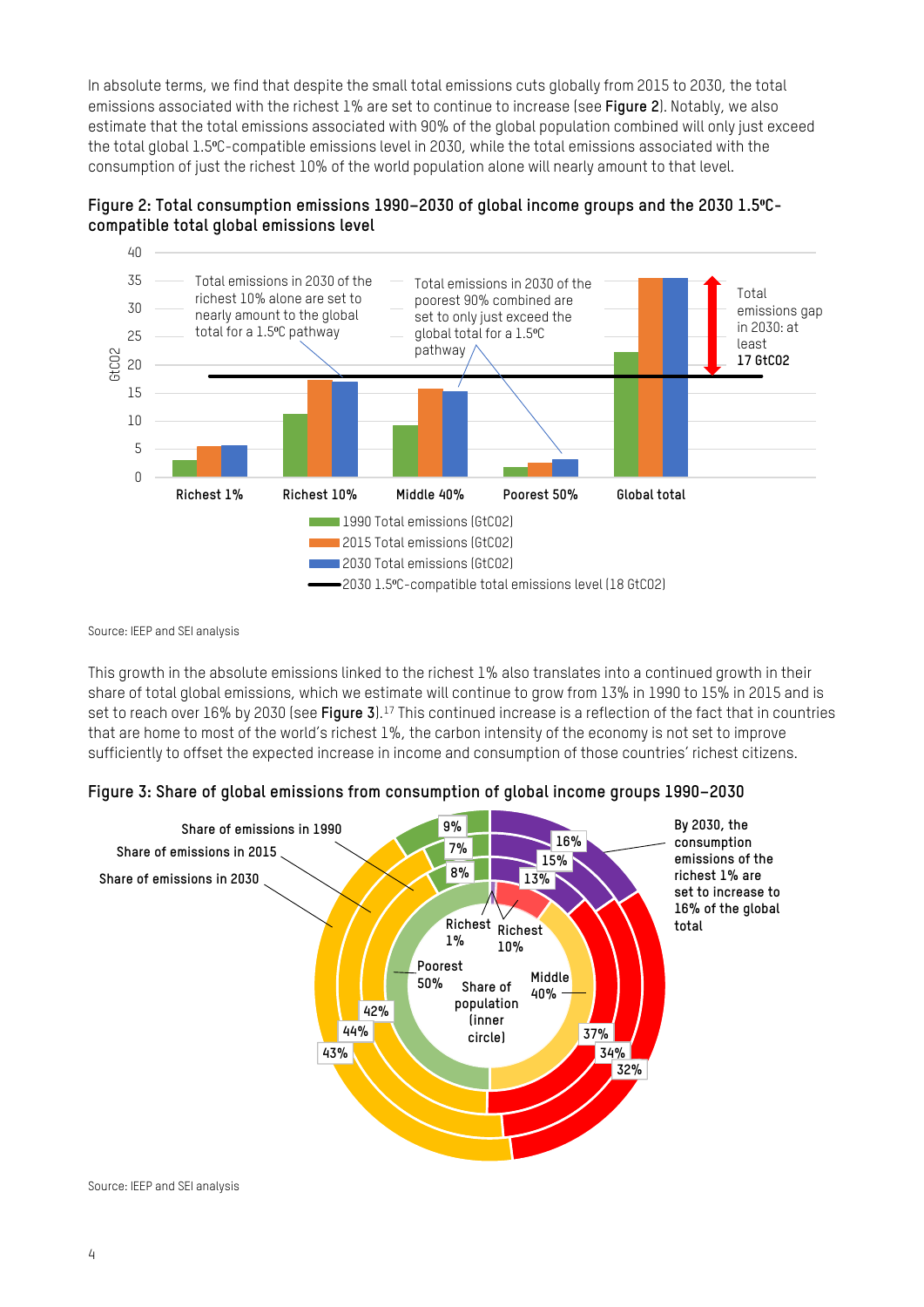#### 2. Per capita emissions in the global 'middle classes' are set for the biggest turnaround

Between 2015 and 2030, the richest 1% are set to reduce their per capita consumption emissions by just 5%, compared with the 97% cuts needed to align with the global per capita level compatible with the 1.5<sup>o</sup>C goal (see **Figure 3**). We estimate that the per capita emissions of the poorest half of the world population may increase<sup>[18](#page-9-17)</sup> – from an extremely low baseline – by 17%, but even if they grew by 200% they would still be within the  $1.5^{\circ}$ Ccompatible per capita level.

The deepest cuts are set to be achieved among the global upper and lower-middle classes – between the richest 1% and the poorest 50% of the world population. The 40% of the world population between the richest 10% and the poorest 50% are set to see cuts (of 9% below 2015 levels) that are closest to, though still very far from, the cuts needed to meet the 1.5<sup>o</sup>C-compatible per capita level (of 57% below 2015 levels). This is significant given that emissions growth rates were fastest in this global income group from 1990–2015 – signalling a major turnaround in emissions trends, and a clear sign of the so-called 'Paris effect['19](#page-9-18) (see **Figure 4**).



#### **Figure 4: Per capita emissions growth 2015–30 and the 1.5⁰C-compatible global average**

Source: IEEP and SEI analysis

#### **Figure 5: Per capita emissions growth 1990–2015 and 2015–2030**

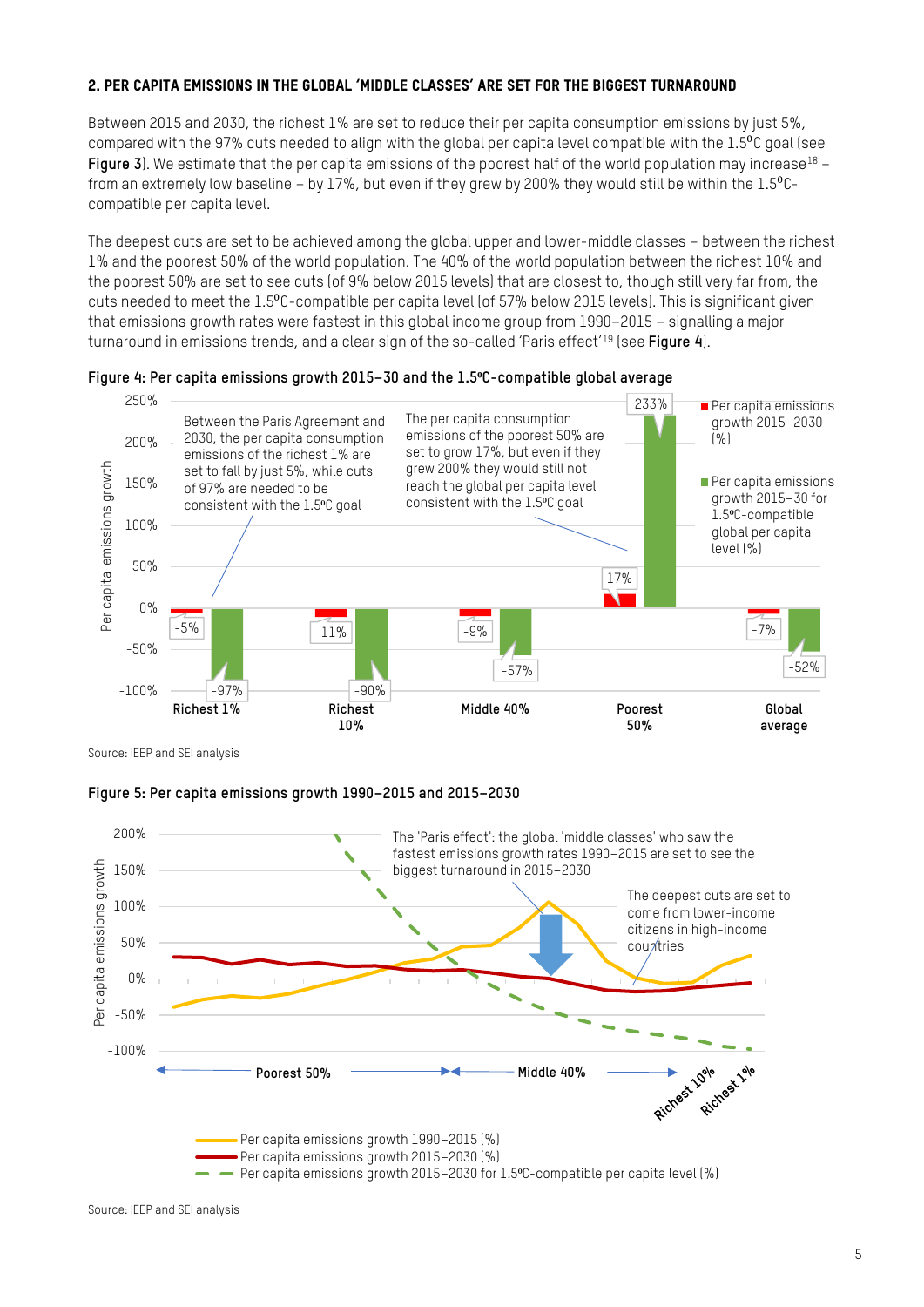This is largely a reflection of the NDCs of middle-income countries (where the largest share of people in this global income group live) such as China and South Africa, where national emissions – having grown rapidly from 1990-2015 – are set to peak in the 2020s. The deepest cuts relative to 2015 are set to be found around the  $80^{th}$ -90<sup>th</sup> percentiles of the world income distribution, largely a reflection of the impact of absolute national emissions reductions in higher-income countries/regions on their middle- and lower-income citizens.[20](#page-9-19)

#### 3. The geography of carbon inequality is changing

As discussed in our previous work, there has been a significant shift since 1990 in the extent to which citizens of different countries contribute to the emissions of different global income groups.<sup>[21](#page-9-20)</sup> Those trends are set to continue, and are particularly notable in the geographic composition of the emissions of the richest 1% (see **Figure 6**).

We estimate that by 2030, citizens of China will contribute a bigger share of the emissions of the richest 1% than citizens of the USA, and citizens of India will contribute a bigger share than citizens of the EU. It is also notable that the share of emissions from other countries is set to increase substantially by 2030, with major contributions coming from citizens of countries such as Saudi Arabia and Brazil (whose citizens are set to account for, respectively, 9% and 3% of the emissions of the richest 1% in 2030).

These trends reflect both the increase in the numbers of citizens from middle-income countries among the world's richest, and the slower pace of those countries' emissions reductions relative to high-income countries.



**Figure 6: Changing geographic source of emissions of world's richest 1% 2015–2030**

**Richest 1% Rest of the world population**

Source: IEEP and SEI analysis

#### 4. In all of the major emitting countries, the richest citizens' per capita consumption emissions are SET TO REMAIN SIGNIFICANTLY ABOVE THE 1.5<sup>°</sup>C-COMPATIBLE PER CAPITA LEVEL

While carbon inequality is often most stark at the global level, inequalities within countries are also very significant. They increasingly drive the extent of global inequality,<sup>[22](#page-9-21)</sup> and likely have a greater impact on the political and social acceptability of national emissions reduction efforts. It is therefore notable that in all of the major emitting countries, the richest 10% and 1% *nationally* are set to have per capita consumption footprints substantially above the 1.5<sup>o</sup>C global per capita level.

Of the major emitters shown in **Figure 7**, only India is set to have national per capita consumption emissions within the 1.5<sup>o</sup>C-compatible per capita level in 2030, although the emissions of the richest 10% of Indian citizens are set to rise to a level over five times above it. In China, while half the population is set to remain well below the 1.5<sup>o</sup>C per capita level in 2030, the per capita emissions of the richest 1% could rise dramatically. While the USA, EU and UK will each see substantial cuts in their national per capita consumption emissions – with the poorest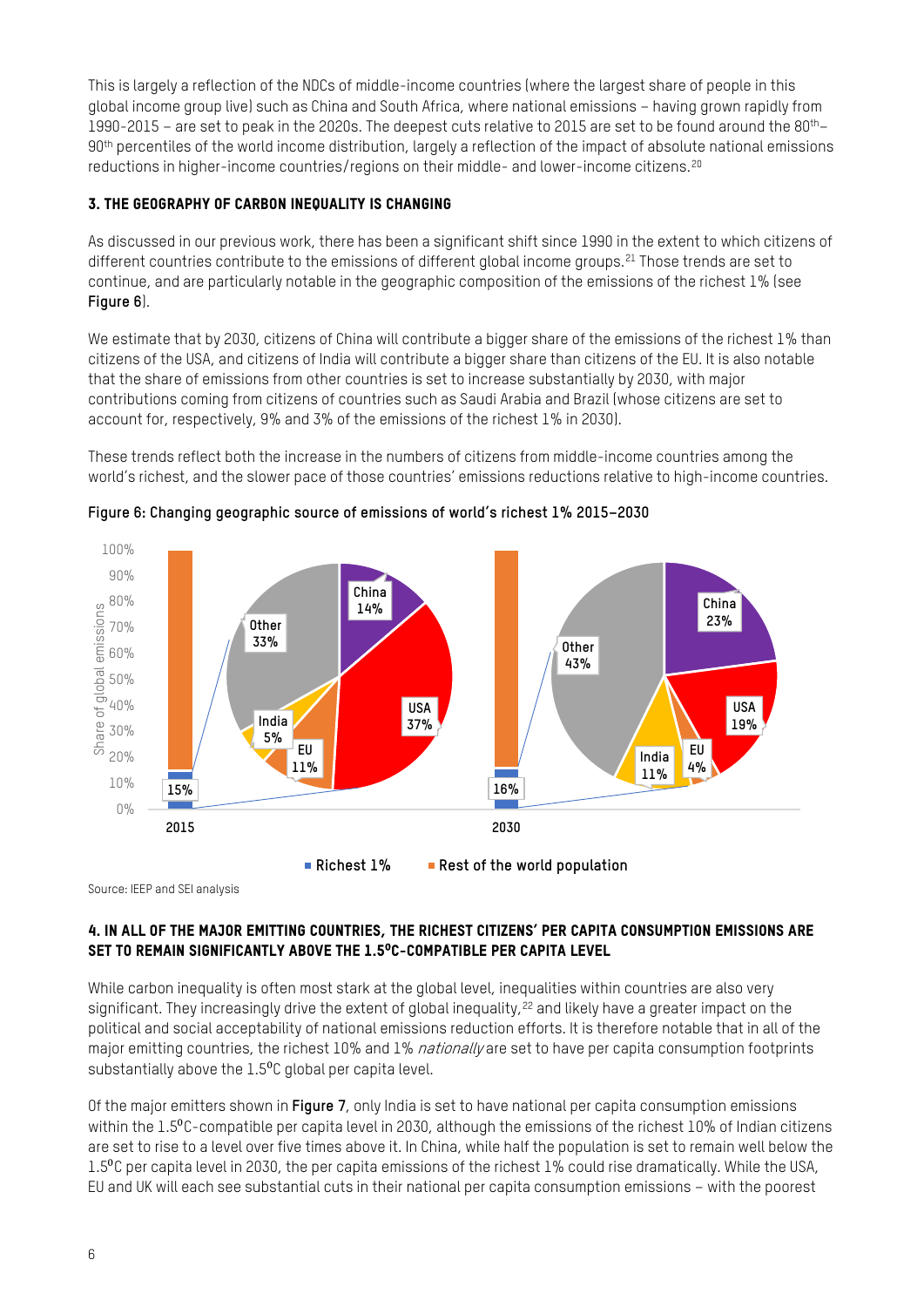50% in the EU and UK set to achieve the 1.5<sup>o</sup>C-compatible global level – the richest 10% of citizens in all three will still have footprints that are significantly over this level.

#### **Box 2: 'Fair shares' and the 1.5⁰C-compatible per capita level**

It is vital to stress that achieving the 1.5<sup>o</sup>C-compatible per capita level does not reflect any country's 'fair share' of the global effort to address the climate crisis. After all, high-income countries and regions like the USA, EU and UK have benefited from centuries of carbon-intensive growth and have the greatest economic capacity to act.

For such countries, a 'fair share', in line with the analysis of the Civil Society Equity Review group, <sup>[23](#page-9-22)</sup> requires both deep domestic emissions reductions – at a minimum – to the  $1.5^{\circ}$ C-compatible per capita level, and in addition the provision of adequate, new and additional international climate finance to support low- and middle-income countries who require it to limit their emissions to the same level. Furthermore, given the worsening impacts of the climate crisis, a fair share for such countries also entails the provision of adequate financing for climate adaptation and to address climate-related loss and damage.

The fact that these countries are still not on track to reach the 1.5<sup>o</sup>C per capita level by 2030, and have still not delivered the minimal commitment to mobilize \$100bn per year in international climate finance by 2020, is a double indictment of their moral and legal failure in view of the equity principle at the heart of the UNFCCC and its Paris Agreement.[24](#page-9-23)

#### **Figure 7: Per capita consumption emissions of national income groups in 2030 and the global average 1.5⁰C-compatible per capita level**



Source: IEEP and SEI analysis<sup>[25](#page-9-24)</sup>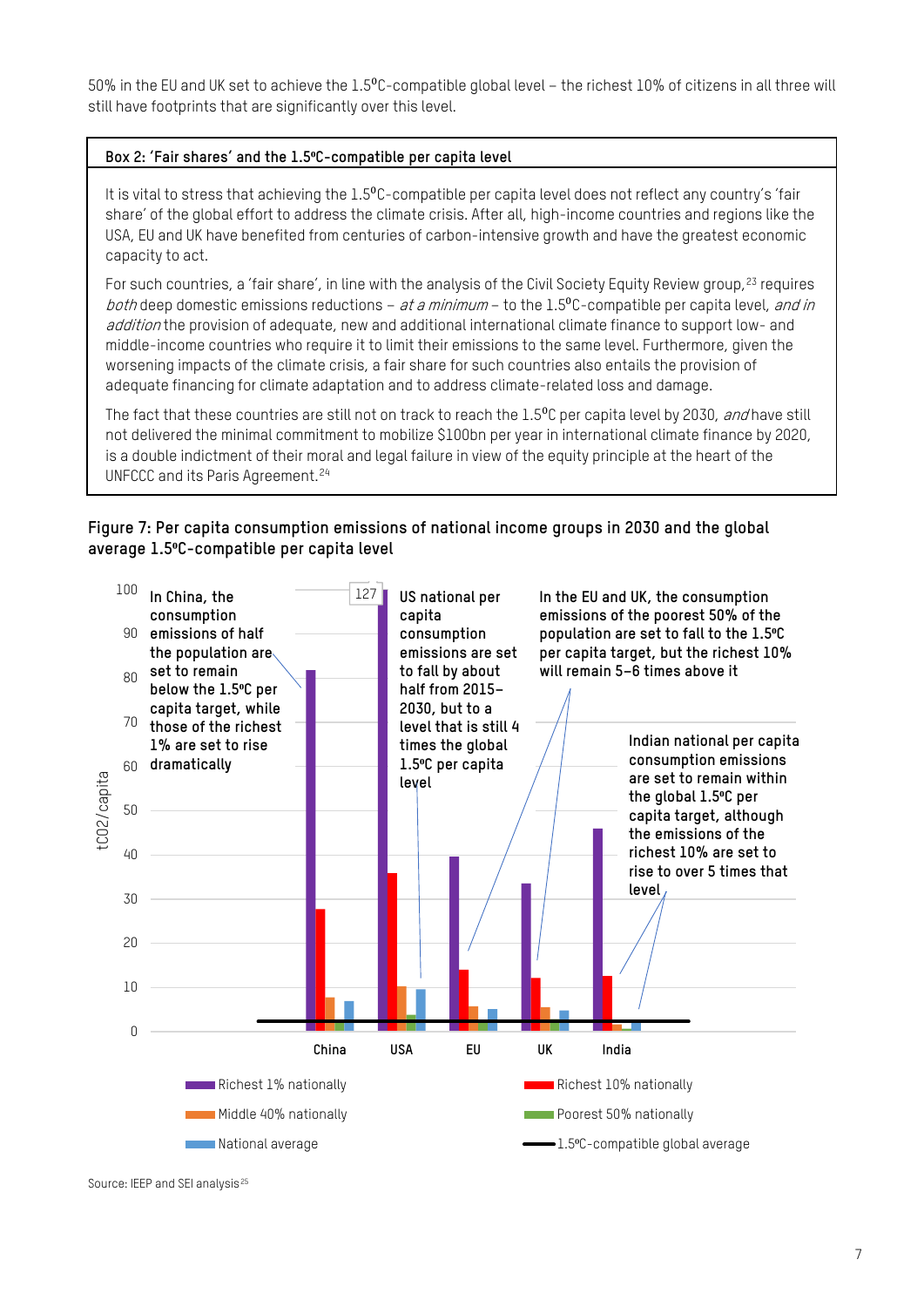#### **Box 3: How do the world's richest people generate such high carbon footprints?**

Estimating the carbon footprints of the world's richest people is no easy task. While there are robust methods to estimate individual footprints by applying carbon emissions coefficients to the goods and services reported in household surveys, these are widely recognized to under-represent the consumption of the world's richest citizens. However, a number of recent studies shine new light on this question, helping to confirm our estimates of the extent of high-income emissions.

Wilk and Barros drew on 82 databases of public records to document billionaires' houses, vehicles, aircraft and yachts. Applying carbon coefficients, they found billionaire carbon footprints easily run to thousands of tonnes per year, with superyachts the biggest contributor, each adding around 7,000 tonnes per year, for example.[26](#page-9-25)

Earlier studies also established the major contribution to carbon footprints of the rich and famous from flights, especially via private jets. Gösling's study constructed aviation emissions estimates based on tracking the international travel of celebrities via their social media postings. Footprints – from aviation alone – were found to be in excess of a thousand tonnes per year.[27](#page-9-26)

Most egregiously, 2021 has heralded the dawn of a new form of hyper-carbon-intensive luxury travel, space tourism, in which hundreds of tonnes of carbon can be burned in just a ten-minute flight for around four passengers.[28](#page-9-27)

Outside the mega-rich, numerous studies have identified transport as the biggest contributor to the footprints of high emitters. For example, Ivanova and Wood found that the majority of emissions of the EU's highest emitters are transport-related.<sup>[29](#page-9-28)</sup> Gösling and Humpe found that no more than 1% of the world population likely accounts for half of aviation emissions.[30](#page-9-29)

Critically for our analysis, the footprints of the world's richest people do not only relate to their direct consumption, but also to the carbon emissions associated with their capital investments. Here data is also scarce, although the drive for greater climate-related disclosures in capital markets is set to rapidly change this.[31](#page-9-30)

Chancel's recent paper adds new insights by allocating national consumption emissions associated with capital investments to individuals within each country based on their share of asset ownership, derived from the latest wealth inequality datasets. He finds that emissions from investments make up an increasing share – up to 70% in 2019 – of the footprints of the world's  $1\%$  highest emitters.<sup>[32](#page-9-31)</sup>

And beyond the emissions associated with direct consumption and investments, researchers like Nielsen, et al. have identified the disproportionate influence of high-income high emitters resulting from their status as role models and, critically, their political power and access to decision makers.<sup>[33](#page-9-32)</sup> While further research is still needed in all these areas, it seems undeniable that government policies to address the climate crisis should pay far greater attention to the outsized role of the world's richest, highest emitters.

# **CONCLUSIONS**

The extreme difference between the expected carbon footprints of a small minority of the world's population in 2030 and the global average level needed to keep the Paris Agreement's 1.5<sup>o</sup>C goal alive is not tenable. Maintaining such high carbon footprints among the world's richest people either requires far deeper emissions cuts by the rest of the world's population, or it entails global heating in excess of  $1.5^{\circ}$ C above pre-industrial levels. There is no other alternative.

At COP26, governments must commit to a timetable to strengthen near-term NDCs in line with the 1.5<sup>o</sup>C goal, and critically to do so on the basis of equity. That means the world's richest, highest-emitting countries must finally commit to their fair share: leading the way in cutting emissions far faster by the end of this decade, and providing the substantial, new and additional finance needed by low- and middle-income countries to further limit their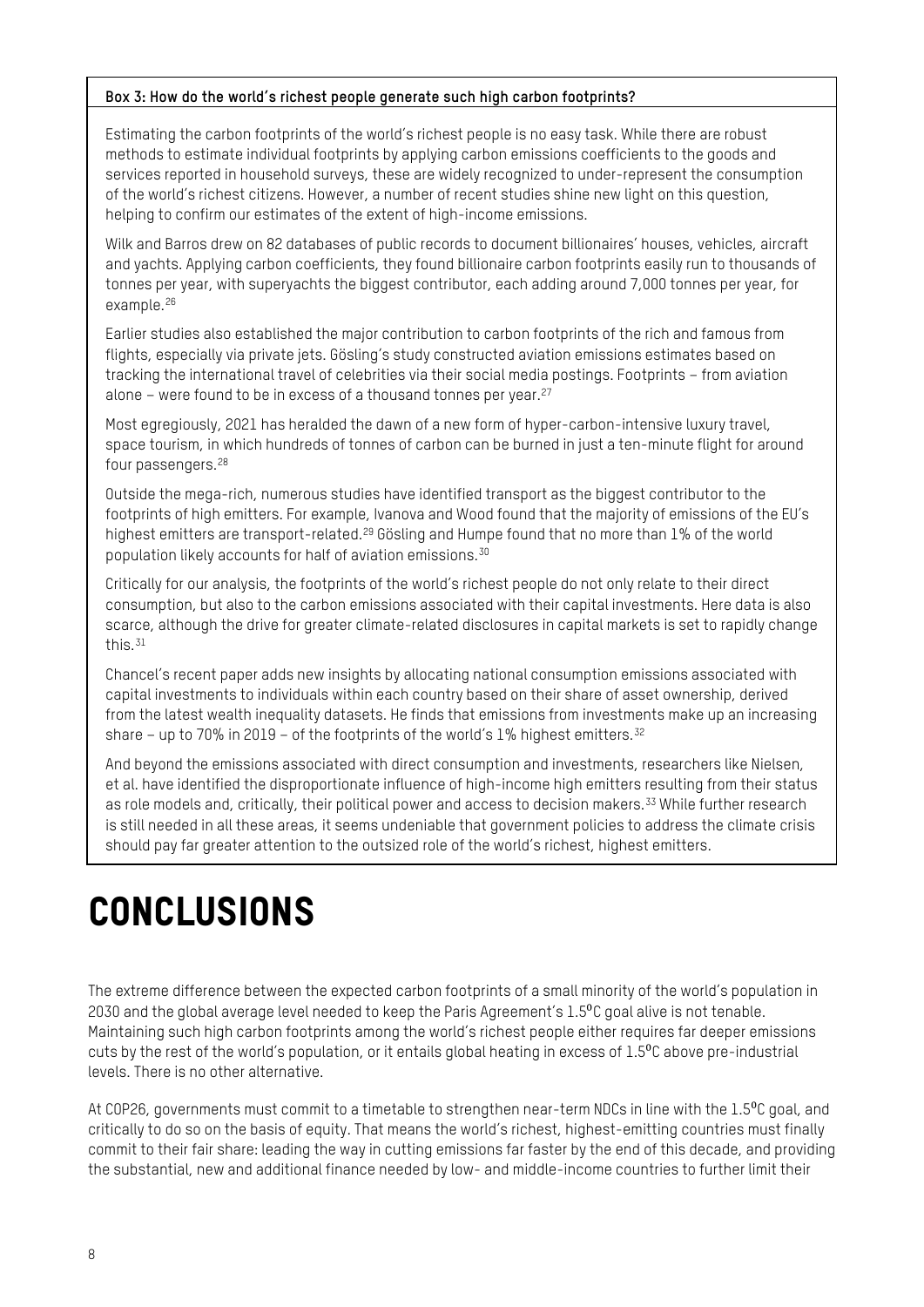emissions too. In view of the decades of delay in cutting emissions sufficiently, substantially scaled-up finance for adaptation and loss and damage are also vital.

At the national and regional level, analysis of carbon inequality must move urgently to the heart of government efforts to implement strengthened NDCs, with a far clearer focus than has been the case to date on measures to reduce inequality and address the excessive emissions of the richest, while supporting those on the lowest incomes. Our work last year set out a number of public policy options available.[34](#page-9-33)

Undoubtedly – as argued by several others<sup>35</sup> – it is time for governments to raise major taxes on or to outright ban highly carbon-intensive luxury consumption, from SUVs to mega yachts, private jets and space tourism, that represent a morally unjustified depletion of the world's scarce remaining carbon budget.

But as discussed in Box 3, the emissions of the world's richest people linked to their capital investments are likely even greater than those associated with their direct consumption.<sup>[36](#page-9-35)</sup> With wealth inequality likely further widening in the wake of the COVID-19 crisis, coordinated and substantial taxation of wealth is urgently required to reduce inequality and at the same time curb the emissions of the richest. It is time to use regulation and taxation to end extreme wealth altogether, to protect people and the planet.

Such measures alongside wider progressive tax reforms are critical to reduce the wealth of the richest substantially, to shift the behaviour of the polluter elite and to generate the revenues needed to fund the wider fight against the climate and inequality crises. The climate crisis has been driven by extreme inequality to this point. But now governments must urgently reach for solutions which address both.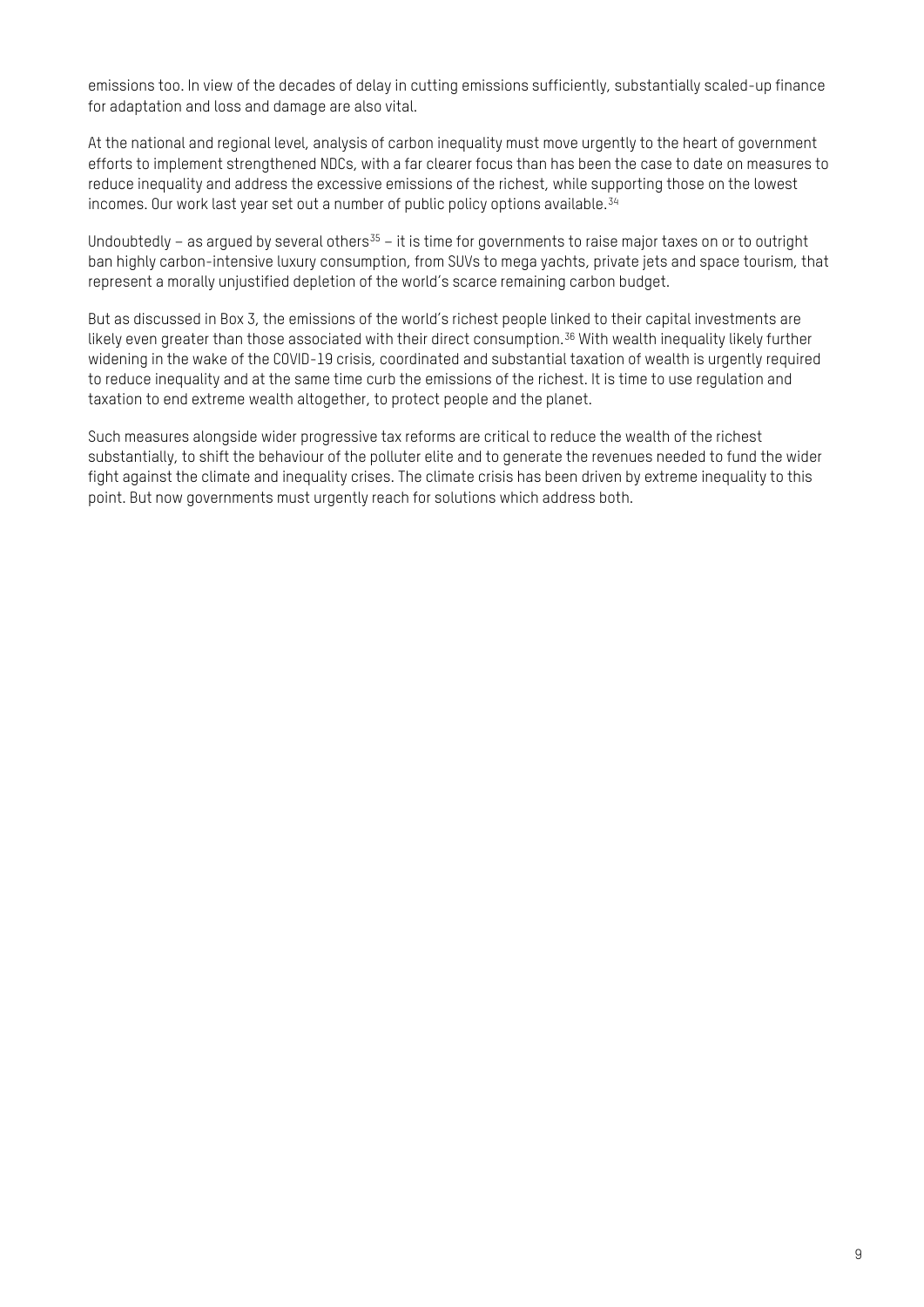### **NOTES**

- <span id="page-9-21"></span><span id="page-9-20"></span><span id="page-9-0"></span>1 TED. (2020). The race to a zero-emission world starts now. António Guterres. [video content]. [https://www.youtube.com/watch?v=a-\\_FuwTkFhI](https://www.youtube.com/watch?v=a-_FuwTkFhI)
- <span id="page-9-1"></span>2 L. Goering. (2020, October 6). Political 'retreat' on climate action harms all nations, says U.N. climate chief. Reuters. <https://www.reuters.com/article/us-climatechange-politics-idUSKBN26R00N>
- <span id="page-9-23"></span><span id="page-9-22"></span><span id="page-9-2"></span>3 Gore, T. (2020) Confronting Carbon Inequality: Putting climate justice at the heart of the COVID-19 recovery. Oxfam. [https://policy-practice.oxfam.org/resources/confronting-carbon-inequality-putting-climate-justice-at-the-heart-of](https://policy-practice.oxfam.org/resources/confronting-carbon-inequality-putting-climate-justice-at-the-heart-of-the-covid-621052/)[the-covid-621052/;](https://policy-practice.oxfam.org/resources/confronting-carbon-inequality-putting-climate-justice-at-the-heart-of-the-covid-621052/) Kartha, S. et al. (2020). The Carbon Inequality Era: An assessment of the global distribution of consumption emissions among individuals from 1990 to 2015 and beyond. Oxfam and SEI. [https://policy](https://policy-practice.oxfam.org/resources/the-carbon-inequality-era-an-assessment-of-the-global-distribution-of-consumpti-621049/)[practice.oxfam.org/resources/the-carbon-inequality-era-an-assessment-of-the-global-distribution-of-consumpti-](https://policy-practice.oxfam.org/resources/the-carbon-inequality-era-an-assessment-of-the-global-distribution-of-consumpti-621049/)[621049/;](https://policy-practice.oxfam.org/resources/the-carbon-inequality-era-an-assessment-of-the-global-distribution-of-consumpti-621049/) Capstick, S. et al. (2020) 'Bridging the gap – the role of equitable, low carbon lifestyles', in UNEP. (2020). The Emissions Gap Report 2020. UNEP. <https://wedocs.unep.org/xmlui/bitstream/handle/20.500.11822/34432/EGR20ch6.pdf?sequence=1&isAllowed=y>

<span id="page-9-24"></span><span id="page-9-3"></span>4 Gore. (2020). Ibid.; Kartha, et al. (2020). Ibid.

<span id="page-9-4"></span>5 UNEP. (2021). The Emissions Gap Report 2021. UNEP[. https://www.unep.org/resources/emissions-gap-report-2021](https://www.unep.org/resources/emissions-gap-report-2021)

- <span id="page-9-25"></span><span id="page-9-11"></span>6 According to the UNEP Emissions Gap Report 2021, the median estimate of the emissions level in 2030 consistent with limiting global heating to  $1.5^{\circ}$ C is 25Gt CO2e (range 17-33).
- <span id="page-9-12"></span>7 UNEP. (2021). Op. cit.
- <span id="page-9-26"></span><span id="page-9-5"></span>8 By 'global middle class' we refer to the 'middle 40%' of the global income distribution, between the poorest 50% and the richest 10% of the world population. The largest share of the people that fall into this income group are citizens of middleincome countries, although this group also includes some lower-income citizens in high-income countries.
- <span id="page-9-27"></span><span id="page-9-6"></span>9 By 'Paris effect', we refer to the significant socio-economic impact of the Paris Agreement. See: Systemig. (2020). The Paris Effect: How the climate agreement is reshaping the global economy. Systemiq. <https://www.systemiq.earth/paris-effect/>
- <span id="page-9-28"></span><span id="page-9-7"></span>10 Gore. (2020). Op. cit.; Kartha, et al. (2020). Op. cit.
- <span id="page-9-8"></span>11 Chancel, L. (2021). Climate change and the global inequality of carbon emissions 1990-2019. WID. [https://wid.world/document/climate-change-the-global-inequality-of-carbon-emissions-1990-2020-world-inequality](https://wid.world/document/climate-change-the-global-inequality-of-carbon-emissions-1990-2020-world-inequality-lab-working-paper-2021-21/)[lab-working-paper-2021-21/](https://wid.world/document/climate-change-the-global-inequality-of-carbon-emissions-1990-2020-world-inequality-lab-working-paper-2021-21/)
- <span id="page-9-29"></span><span id="page-9-9"></span>12 Se[e https://climateactiontracker.org/](https://climateactiontracker.org/)
- <span id="page-9-30"></span><span id="page-9-10"></span>13 <https://www.sei.org/>
- <span id="page-9-13"></span>14 Assuming unconditional NDCs are fully implemented.
- <span id="page-9-31"></span><span id="page-9-14"></span>15 The UNEP Emissions Gap Report estimates the gap at 28Gt CO2e, which is approximately 20Gt CO2. In our estimates, we find a gap of approximately 17Gt CO2, using a slightly later cut-off point to consider NDCs than the UNEP Emissions Gap Report, and using RCP1.9 SSP2 projections for a selection of countries, which may result in a slight over-estimation of emissions reductions through 2030 based on unconditional NDCs.
- <span id="page-9-32"></span><span id="page-9-15"></span>16 According to the UNEP Emissions Gap Report 2021, the median estimate of the emissions level in 2030 consistent with limiting global heating to 1.5<sup>o</sup>C is 25Gt CO2e (range 17–33), which is approximately 18Gt CO2. We use a global population estimate in 2030 of approximately 7.9 billion people.
- <span id="page-9-34"></span><span id="page-9-33"></span><span id="page-9-16"></span>17 This finding is consistent with Chancel, L. (2021). Op. cit. Chancel finds the top 1% of global emitters have steadily increased their share of global emissions since 1990, reaching 17% in 2019.
- <span id="page-9-17"></span>18 Note that the majority of the people in the poorest 50% of the world population live in lower- and lower middle-income countries, whose NDCs are often made conditional on receipt of international climate finance. Subject to the provision of such finance, we would anticipate that emissions growth would be lower and/or could be negative in this period.
- <span id="page-9-35"></span><span id="page-9-18"></span>19 See endnote 10.
- <span id="page-9-19"></span>20 We identified the same trend in our analysis of the inequality of emissions reductions in the EU 1990–2015, in which EU consumption emissions reductions were achieved among lower- and middle-income EU citizens, while the emissions of the richest EU citizens continued to increase in this period. See Gore, T. and Alestig, M. (2020). Confronting Carbon Inequality in the European Union: Why the European Green Deal must tackle inequality while cutting emissions. Oxfam. [https://www.oxfam.org/en/research/confronting-carbon-inequality-european](https://www.oxfam.org/en/research/confronting-carbon-inequality-european-union#:%7E:text=New%20Oxfam%20analysis%20reveals%20huge,the%20richest%2010%25%20actually%20grew.)[union#:~:text=New%20Oxfam%20analysis%20reveals%20huge,the%20richest%2010%25%20actually%20grew.](https://www.oxfam.org/en/research/confronting-carbon-inequality-european-union#:%7E:text=New%20Oxfam%20analysis%20reveals%20huge,the%20richest%2010%25%20actually%20grew.) Chancel.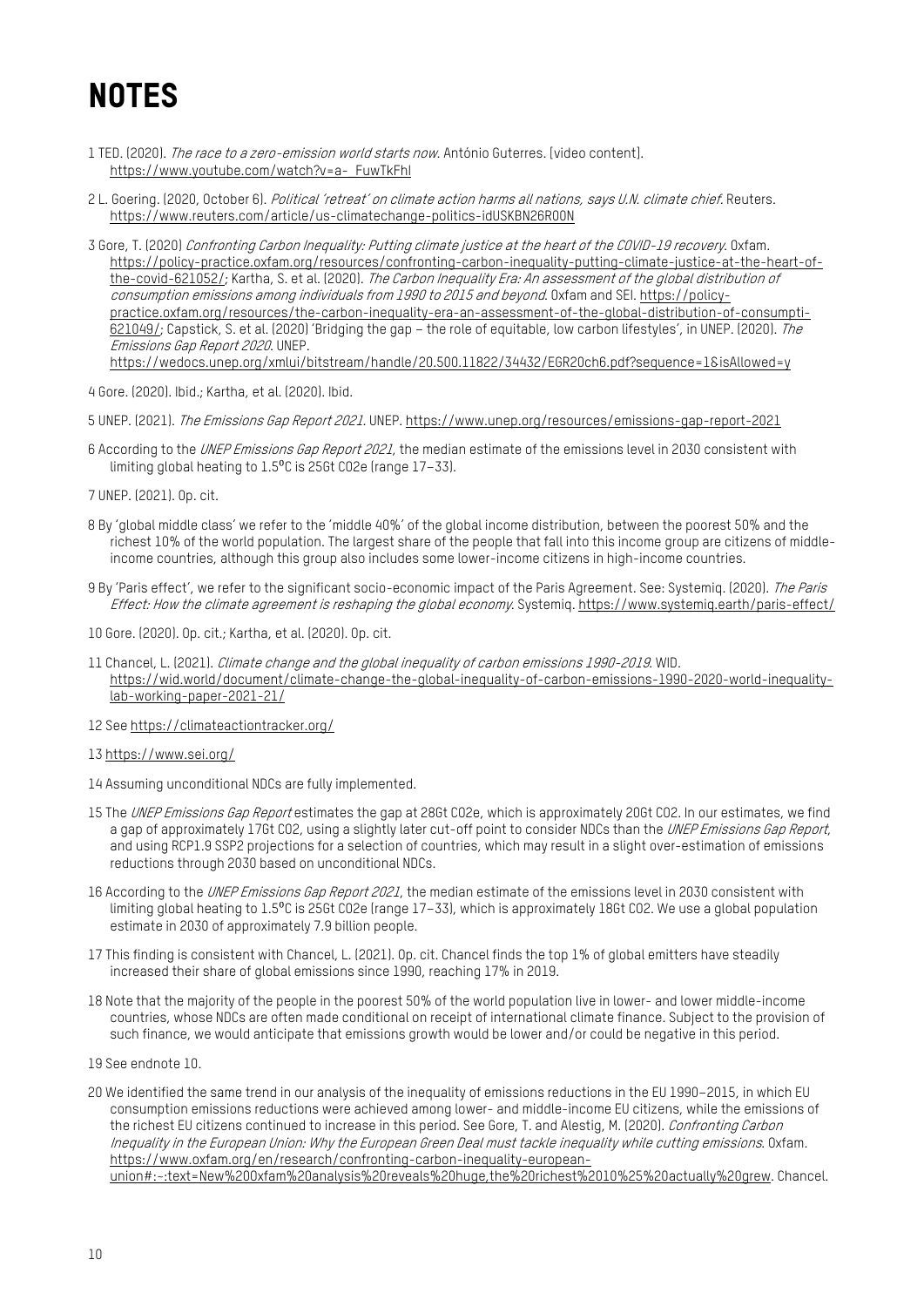(2021). Op. cit. also finds a similar trend.

- 21 Gore. (2020). Op. cit.; Kartha, et al. (2020). Op. cit.
- 22 Chancel, L. and Piketty, T. (2015). Carbon inequality from Kyoto to Paris: Trends in the global inequality of carbon emissions 1998-2013 and prospects for an equitable adaptation fund. WID[. https://wid.world/document/chancel-l-piketty-t](https://wid.world/document/chancel-l-piketty-t-carbon-and-inequality-from-kyoto-to-paris-wid-world-working-paper-2015-7/)[carbon-and-inequality-from-kyoto-to-paris-wid-world-working-paper-2015-7/;](https://wid.world/document/chancel-l-piketty-t-carbon-and-inequality-from-kyoto-to-paris-wid-world-working-paper-2015-7/) Kartha, et al. (2020). Op. cit.; Chancel. (2021). Op. cit.
- 23 Civil Society Equity Review Group. (2015). Fair Shares: A civil society equity review of INDCs. <http://civilsocietyreview.org/report/>
- 24 Article 1 of the UNFCCC reads: 'The Parties should protect the climate system for the benefit of present and future generations of humankind, on the basis of equity and in accordance with their common but differentiated responsibilities and respective capabilities. Accordingly, the developed country Parties should take the lead in combatting climate change and the adverse effects thereof.'
- 25 The income thresholds for the national income groups in 2030 are as follows (in \$2011PPP). China: richest 1% \$189k, richest 10% - \$67k, middle 40% - \$20k, bottom 50% - <\$20k; EU: richest 1% - \$114k, richest 10% - \$46k, middle 40% - \$19k, bottom 50% - <\$19k; India: richest 1% - \$125k, richest 10% -\$17k, middle 40% - \$5k, bottom 50% - <\$5k; UK: richest 1% - \$179k, richest 10% - \$79k, middle 40% - \$42k, bottom 50% - <\$42k; USA: richest 1% - \$1.8m; richest 10% - \$117k, middle 40% - \$44k, bottom 50% - <\$44k.
- 26 R. Wilk and B. Barros. (2021, February 16). Private planes, mansions and superyachts: What gives billionaires like Musk and Abramovich such a massive carbon footprint. The Conversation[. https://theconversation.com/private-planes-mansions](https://theconversation.com/private-planes-mansions-and-superyachts-what-gives-billionaires-like-musk-and-abramovich-such-a-massive-carbon-footprint-152514)[and-superyachts-what-gives-billionaires-like-musk-and-abramovich-such-a-massive-carbon-footprint-152514](https://theconversation.com/private-planes-mansions-and-superyachts-what-gives-billionaires-like-musk-and-abramovich-such-a-massive-carbon-footprint-152514)
- 27 S. Gössling. (2019). Celebrities, air travel, and social norms. Annals of Tourism Research, 79. <https://www.sciencedirect.com/science/article/abs/pii/S016073831930132X>
- 28 E. Marais. (2021, July 19). Space tourism: rockets emit 100 times more CO2 per passenger than flights imagine a whole industry. The Conversation. [https://theconversation.com/space-tourism-rockets-emit-100-times-more-co-per](https://theconversation.com/space-tourism-rockets-emit-100-times-more-co-per-passenger-than-flights-imagine-a-whole-industry-164601)[passenger-than-flights-imagine-a-whole-industry-164601](https://theconversation.com/space-tourism-rockets-emit-100-times-more-co-per-passenger-than-flights-imagine-a-whole-industry-164601)
- 29 D. Ivanova and R. Wood. (2020). The unequal distribution of household carbon footprints in Europe and its link to sustainability. Cambridge University Press[. https://www.cambridge.org/core/journals/global](https://www.cambridge.org/core/journals/global-sustainability/article/unequal-distribution-of-household-carbon-footprints-in-europe-and-its-link-to-sustainability/F1ED4F705AF1C6C1FCAD477398353DC2)[sustainability/article/unequal-distribution-of-household-carbon-footprints-in-europe-and-its-link-to](https://www.cambridge.org/core/journals/global-sustainability/article/unequal-distribution-of-household-carbon-footprints-in-europe-and-its-link-to-sustainability/F1ED4F705AF1C6C1FCAD477398353DC2)[sustainability/F1ED4F705AF1C6C1FCAD477398353DC2](https://www.cambridge.org/core/journals/global-sustainability/article/unequal-distribution-of-household-carbon-footprints-in-europe-and-its-link-to-sustainability/F1ED4F705AF1C6C1FCAD477398353DC2)
- 30 S. Gössling and A. Humpe. (2020). The global scale, distribution and growth of aviation: Implications for climate change. Global Environmental Change, 65[. https://www.sciencedirect.com/science/article/pii/S0959378020307779](https://www.sciencedirect.com/science/article/pii/S0959378020307779)
- 31 See for example: GOV.UK. (2021, October 29). UK to enshrine mandatory climate disclosures for largest companies in law. Press release. [https://www.gov.uk/government/news/uk-to-enshrine-mandatory-climate-disclosures-for-largest](https://www.gov.uk/government/news/uk-to-enshrine-mandatory-climate-disclosures-for-largest-companies-in-law#:%7E:text=From%206%20April%202022%2C%20over,on%20Climate%2DRelated%20Financial%20Disclosures.)[companies-in](https://www.gov.uk/government/news/uk-to-enshrine-mandatory-climate-disclosures-for-largest-companies-in-law#:%7E:text=From%206%20April%202022%2C%20over,on%20Climate%2DRelated%20Financial%20Disclosures.)[law#:~:text=From%206%20April%202022%2C%20over,on%20Climate%2DRelated%20Financial%20Disclosures.](https://www.gov.uk/government/news/uk-to-enshrine-mandatory-climate-disclosures-for-largest-companies-in-law#:%7E:text=From%206%20April%202022%2C%20over,on%20Climate%2DRelated%20Financial%20Disclosures.)
- 32 Chancel. (2021). Op. cit.
- 33 K.S. Nielsen, K.A. Nicholas, F. Creutzig, T. Dietz and P.C. Stern. (2021). The role of high-socioeconomic-status people in locking in or rapidly reducing energy-driven greenhouse gas emissions. Nature Energy (2021). <https://www.nature.com/articles/s41560-021-00900-y>

34 Gore. (2020). Op. cit.; Gore and Alestig. (2020). Op. cit.

35 See for example, Akenji, L. et al. (2021). *1.5C Lifestyles: Towards a fair consumption space for all*. Hot or Cool Institute, Berlin. [https://hotorcool.org/wp](https://hotorcool.org/wp-content/uploads/2021/10/Hot_or_Cool_1_5_lifestyles_FULL_REPORT_AND_ANNEX_B.pdf)[content/uploads/2021/10/Hot\\_or\\_Cool\\_1\\_5\\_lifestyles\\_FULL\\_REPORT\\_AND\\_ANNEX\\_B.pdf](https://hotorcool.org/wp-content/uploads/2021/10/Hot_or_Cool_1_5_lifestyles_FULL_REPORT_AND_ANNEX_B.pdf) ; Newell, P. et al (2021) Changing Our Ways – Behaviour change and the climate crisis: The Report of the Cambridge Sustainability Commission on Scaling Behaviour Change Cambridge University Press, Cambridge[. https://www.rapidtransition.org/resources/cambridge](https://www.rapidtransition.org/resources/cambridge-sustainability-commission/)[sustainability-commission/](https://www.rapidtransition.org/resources/cambridge-sustainability-commission/)

36 Chancel. (2021). Op. cit.